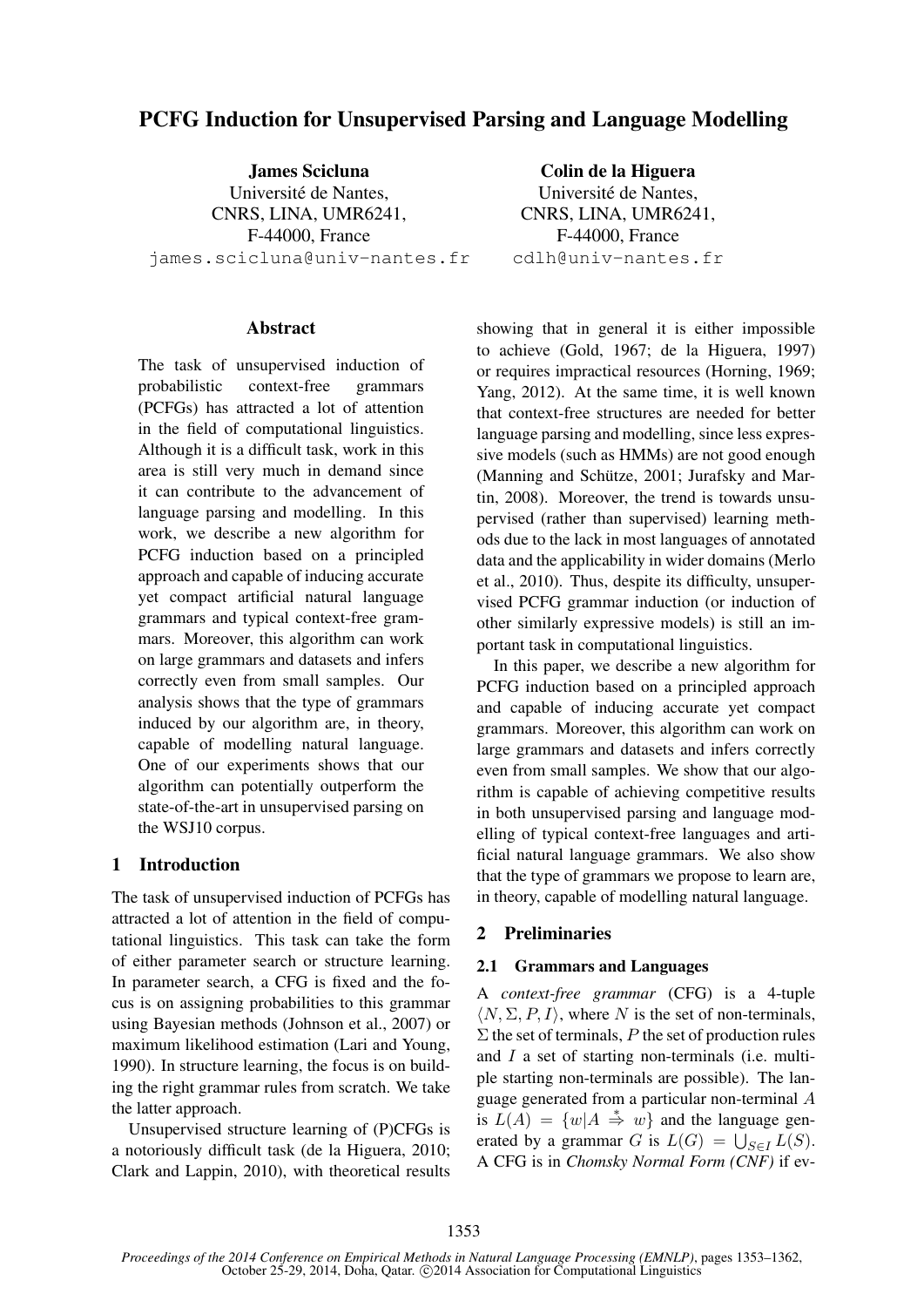ery production rule is of the form  $N \rightarrow NN$  or  $N \to \Sigma$ .

A *probabilistic context-free grammar* (PCFG) is a CFG with a probability value assigned to every rule and every starting non-terminal. The probability of a leftmost derivation from a PCFG is the product of the starting non-terminal probability and the production probabilities used in the derivation. The probability of a string generated by a PCFG is the sum of all its leftmost derivations' probabilities. The stochastic language generated from a PCFG G is  $(L(G), \phi_G)$ , where  $\phi_G$ is the distribution over  $\Sigma^*$  defined by the probabilities assigned to the strings by  $G$ . For a PCFG to be *consistent*, the probabilities of the strings in its stochastic language must add up to 1 (Wetherell, 1980). Any PCFG mentioned from now onwards is assumed to be consistent.

#### 2.2 Congruence Relations

A *congruence relation*  $\sim$  on  $\Sigma^*$  is any equivalence relation on  $\Sigma^*$  that respects the following condition: if  $u \sim v$  and  $x \sim y$  then  $ux \sim vy$ . The congruence classes of a congruence relation are simply its equivalence classes. The congruence class of  $w \in \Sigma^*$  w.r.t. a congruence relation  $\sim$  is denoted by [w]∼. The set of *contexts* of a substring w with respect to a language L, denoted  $Con(w, L)$ , is  $\{(l, r) \in \Sigma^* \times \Sigma^* \mid lwr \in L\}$ . Two strings u and v are *syntactically congruent* with respect to L, written  $u \equiv_L v$ , if  $Con(u, L) = Con(v, L)$ . This is a congruence relation on  $\Sigma^*$ . The *context distribution* of a substring w w.r.t. a stochastic language  $(L, \phi)$ , denoted  $C_w^{(L, \phi)}$ , is a distribution whose support is all the possible contexts over alphabet  $\Sigma$  (i.e.  $\Sigma^* \times \Sigma^*$ ) and is defined as follows:

$$
C_w^{(L,\phi)}(l,r) = \frac{\phi(lwr)}{\sum_{l',r' \in \Sigma^*} \phi(l'wr')}
$$

Two strings u and v are *stochastically congruent* with respect to  $(L, \phi)$ , written  $u \cong_{(L, \phi)} v$ , if  $C_u^{(L,\phi)}$  is equal to  $C_v^{(L,\phi)}$ . This is a congruence relation on  $\Sigma^*$ .

### 2.3 Congruential Grammars

Clark (2010a) defines *Congruential CFGs* (C-CFGs) as being all the CFGs G which, for any non-terminal A, if  $u \in L(A)$  then  $L(A) \subseteq$  $[u]_{\equiv_{L(G)}}$  (where  $[u]_{\equiv_{L(G)}}$  is the syntactic congruence class of  $u$  w.r.t. the language of  $G$ ). This class of grammars was defined with learnability in mind. Since these grammars have a direct relationship between congruence classes and the non-terminals, their learnability is reduced to that of finding the correct congruence classes (Clark, 2010a).

This class of grammars is closely related to the class of NTS-grammars (Boasson and Sénizergues, 1985). Any C-CFG is an NTSgrammar but not vice-versa. However, it is not known whether languages generated by C-CFGs are all NTS-languages (Clark, 2010a). Note that NTS-languages are a subclass of deterministic context-free languages and contain the regular languages, the substitutable (Clark and Eyraud, 2007) and k-l-substitutable context-free languages (Yoshinaka, 2008), the very simple languages and other CFLs such as the Dyck language (Boasson and Sénizergues, 1985).

We define a slightly more restrictive class of grammars, which we shall call *Strongly Congruential CFGs* (SC-CFGs). A CFG G is a SC-CFG if, for any non-terminal A, if  $u \in L(A)$ then  $L(A) = [u]_{\equiv_{L(G)}}$ . The probabilistic equivalent of this is the class of *Strongly Congruential PCFGs* (SC-PCFGs), defined as all the PCFGs G which, for any non-terminal A, if  $u \in L(A)$  then  $L(A) = [u]_{\cong_{(L(G),\phi)}}$ . In other words, the nonterminals (i.e. syntactic categories in natural language) of these grammars directly correspond to classes of substitutable strings (i.e. substitutable words and phrases in NL). One may ask whether this is too strict a restriction for natural language grammars. We argue that it is not, for the following reasons.

First of all, this restriction complies with the approach taken by American structural linguists for the identification of syntactic categories, as shown by Rauh (2010): *"[Zellig and Fries] identified syntactic categories as distribution classes, employing substitution tests and excluding semantic properties of the items analysed. Both describe syntactic categories exclusively on the basis of their syntactic environments and independently of any inherent properties of the members of these categories"*.

Secondly, we know that such grammars are capable of describing languages generated by grammars that contain typical natural language grammatical structures (see Section 4.1; artificial natural language grammars NL1-NL7, taken from various sources, generate languages which can be described by SC-PCFGs).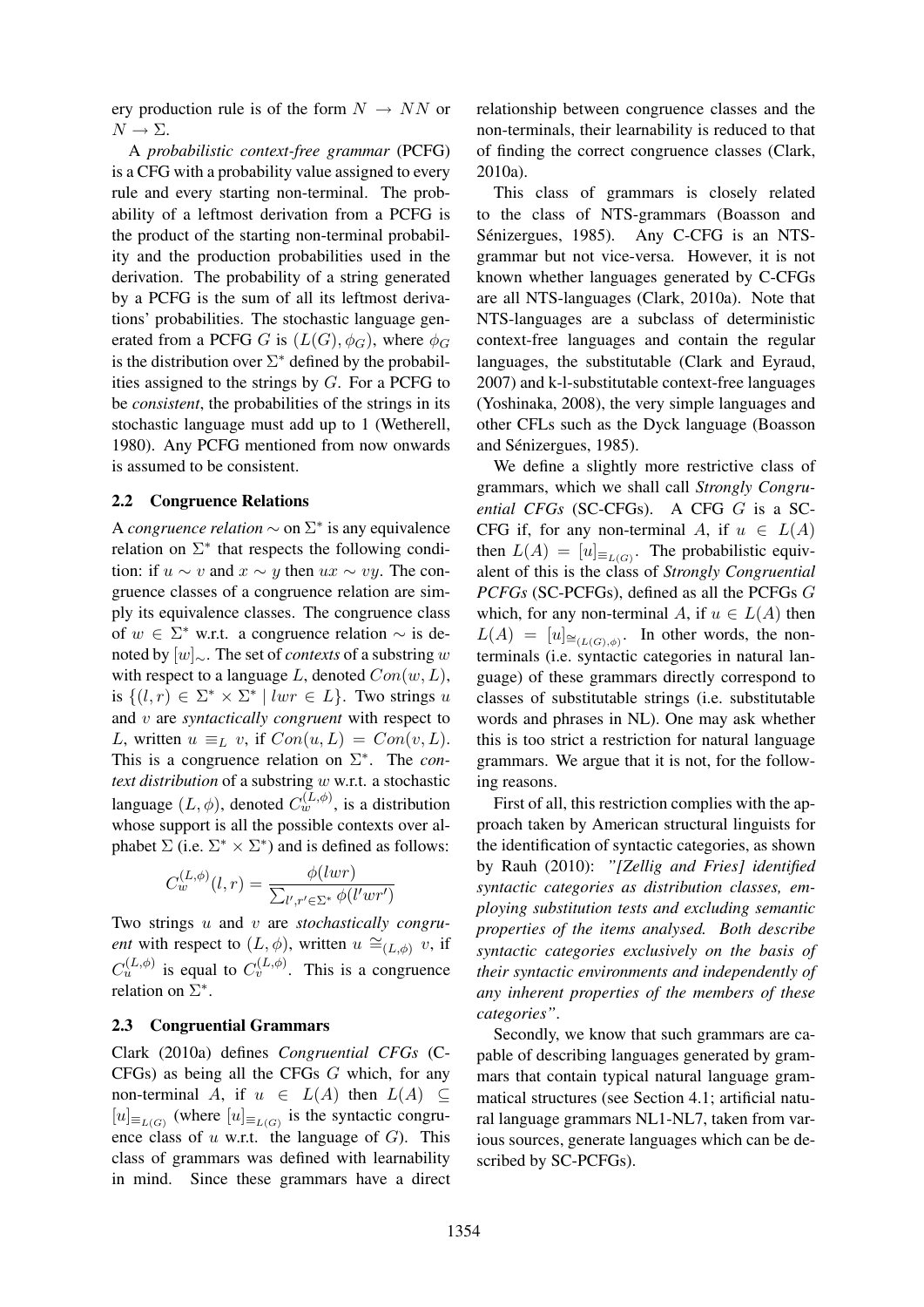## 3 Algorithm

COMINO (our algorithm) induces SC-PCFGs from a positive sample S. The steps involved are:

- 1. Inducing the stochastically congruent classes of all the substrings of S
- 2. Selecting which of the induced classes are non-terminals and subsequently building a CFG.
- 3. Assigning probabilities to the induced CFG.

The approach we take is very different from traditional grammar induction approaches, in which grouping of substitutable substrings is done incrementally as the same groups are chosen to represent non-terminals. We separate these two task so that learning takes place in the grouping phase whilst selection of non-terminals is done independently by solving a combinatorial problem.

For the last step, the standard EM-algorithm for PCFGs (Lari and Young, 1990) is used. In Sections 3.1 and 3.2, the first and second steps of the algorithm are described in detail. We analyse our algorithm in Section 3.3.

## 3.1 Inducing the Congruence Classes

We describe in Algorithm 1 how the congruence classes are induced.

|                                                             | <b>Algorithm 1:</b> Learn Congruence Classes                |  |  |  |  |
|-------------------------------------------------------------|-------------------------------------------------------------|--|--|--|--|
|                                                             |                                                             |  |  |  |  |
| <b>Input:</b> A multiset <i>S</i> ; parameters: $n, d, i$ ; |                                                             |  |  |  |  |
|                                                             | distance function dist on local                             |  |  |  |  |
| contexts of size $k$                                        |                                                             |  |  |  |  |
| <b>Output:</b> The congruence classes $CC$ over the         |                                                             |  |  |  |  |
|                                                             | substrings of $S$                                           |  |  |  |  |
|                                                             | 1 $Subs \leftarrow$ Set of all substrings of S;             |  |  |  |  |
|                                                             | 2 $\mathcal{CC} \leftarrow \{\{w\} \mid w \in Subs\};$      |  |  |  |  |
|                                                             | 3 while <i>True</i> do                                      |  |  |  |  |
| $\overline{\mathbf{4}}$                                     | $Pairs \leftarrow \{(x, y) \mid x, y \in CC, x \neq y,$     |  |  |  |  |
|                                                             | $ S _x \geq n,  S _y \geq n$ ;                              |  |  |  |  |
| 5                                                           | if $ Pairs  = 0$ then exitloop;                             |  |  |  |  |
| 6                                                           | Order $Pairs$ based on dist <sub>k</sub> ;                  |  |  |  |  |
| 7                                                           | $(x, y) \leftarrow Pairs[0];$                               |  |  |  |  |
| 8                                                           | $init = \{ [w]_{CC}   w \in S \};$                          |  |  |  |  |
| 9                                                           | if dist <sub>k</sub> $(x, y) \ge d$ and $ init  \le i$ then |  |  |  |  |
|                                                             | exitloop;                                                   |  |  |  |  |
| 10                                                          | $\mathcal{CC} \leftarrow$ Merge $(x, y, \mathcal{CC})$ ;    |  |  |  |  |
| 11                                                          | end                                                         |  |  |  |  |
|                                                             | 12 return $CC$ ;                                            |  |  |  |  |
|                                                             |                                                             |  |  |  |  |

At the beginning, each substring (or phrase for natural language) in the sample is assigned its own congruence class (line 2). Then, pairs of *frequent* congruence classes are *merged* together depending on the *distance* between their *empirical context distribution*, which is calculated on *local contexts*. The following points explain each keyword:

- The *empirical context distribution* of a substring  $w$  is simply a probability distribution over all the contexts of  $w$ , where the probability for a context  $(l, r)$  is the number of occurrences of  $lwr$  in the sample divided by the number of occurrences of  $w$ . This is extended to congruence classes by treating each substring in the class as one substring (i.e. the sum of occurrences of  $lw_i r$ , for all  $w_i$  in the class, divided by the sum of occurrences of all  $w_i$ ).
- Due to the problem of sparsity with contexts (in any reasonably sized corpus of natural language, very few phrases will have more than one occurrence of the same context), only *local contexts* are considered. The local contexts of w are the pairs of first  $k$  symbols (or words for natural language) preceding and following  $w$ . The lower  $k$  is, the less sparsity is a problem, but the empirical context distribution is less accurate. For natural language corpora,  $k$  is normally set to 1 or 2.
- A *frequent* congruence class is one whose substring occurrences in the sample add up to more than a pre-defined threshold  $n$ . Infrequent congruence classes are ignored due to their unreliable empirical context distribution. However, as more merges are made, more substrings are added to infrequent classes, thus increasing their frequency and eventually they might be considered as frequent classes.
- A *distance* function dist between samples of distributions over contexts is needed by the algorithm to decide which is the closest pair of congruence classes, so that they are merged together. We used L1-Distance and Pearson's chi-squared test for experiments in Sections 4.1 and 4.2 respectively.
- After each *merge*, other merges are logically deduced so as to ensure that the relation re-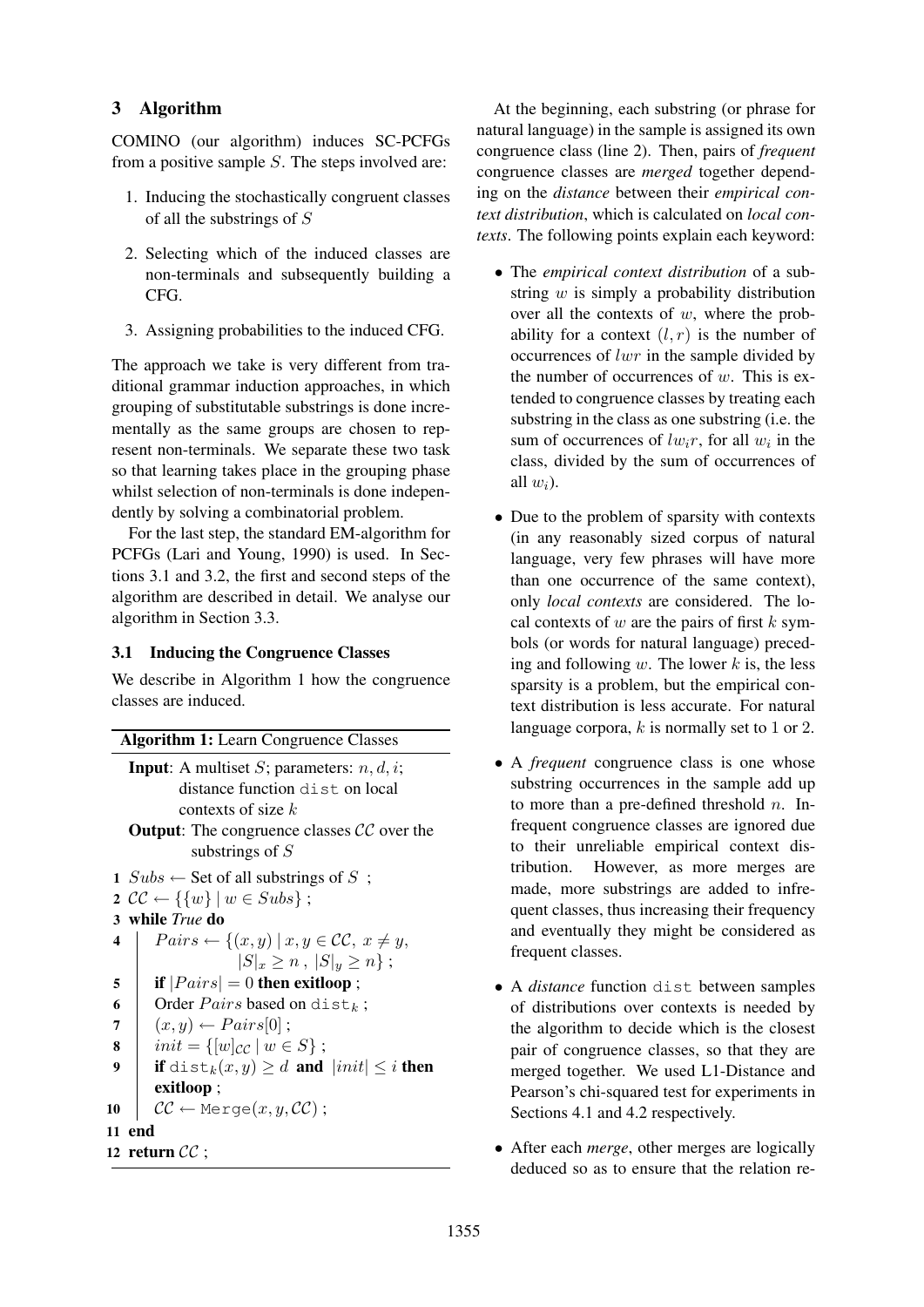mains a congruence<sup>1</sup>. In practice, the vast majority of the merges undertaken are logically deduced ones. This clearly relieves the algorithm from taking unnecessary decisions (thus reducing the chance of erroneous decisions). On the downside, one bad merge can have a disastrous ripple effect. Thus, to minimize as much as possible the chance of this happening, every merge undertaken is the best possible one at that point in time (w.r.t. the distance function used). The same idea is used in DFA learning (Lang et al., 1998).

This process is repeated until either 1) no pairs of frequent congruence classes are left to merge (line 5) or 2) the smallest distance between the candidate pairs is bigger or equal to a pre-defined threshold  $d$  and the number of congruence classes containing strings from the sample is smaller or equal to a pre-defined threshold  $i$  (line 9).

The first condition of point 2 ensures that congruence classes which are sufficiently close to each other are merged together. The second condition of point 2 ensures that the hypothesized congruence classes are generalized enough (i.e. to avoid undergeneralization). For natural language examples, one would expect that a considerable number of sentences are grouped into the same class because of their similar structure. Obviously, one can make use of only one of these conditions by assigning the other a parameter value which makes it trivially true from the outset  $(0$  for  $d$  and |Subs| for  $i$ ).

### 3.2 Building the Context-Free Grammar

Deciding which substrings are constituents (in our case, this translates into choosing which congruence classes correspond to non-terminals) is a problematic issue and is considered a harder task than the previous step (Klein, 2004). A path followed by a number of authors consists in using an Ockham's razor or Minimal Description Length principle approach (Stolcke, 1994; Clark, 2001; Petasis et al., 2004). This generally leads to choosing as best hypothesis the one which best compresses the data. Applying this principle in our case would mean that the non-terminals should be

assigned in such a way that the grammar built is *the smallest possible* one (in terms of the number of non-terminals and/or production rules) consistent with the congruence classes. To our knowledge, only local greedy search is used by systems in the literature which try to follow this approach.

We propose a new method for tackling this problem. We show that all the possible SC-CFGs in CNF consistent with the congruence classes directly correspond to all the solutions of a boolean formula built upon the congruence classes, where the variables of this formula correspond to nonterminals (and, with some minor adjustments, production rules as well). Thus, finding the smallest possible grammar directly translates into finding a solution which has the smallest possible amount of true variables. Finding a minimal solution for this type of formula is a known NP-Hard problem (Khanna et al., 2000). However, sophisticated linear programming solvers (Berkelaar et al., 2008) can take care of this problem. For small examples (e.g. all the examples in Table 1), these solvers are able to find an exact solution in a few seconds. Moreover, these solvers are capable of finding good approximate solutions to larger formulas containing a few million variables.

The formula contains one variable per congruence class. All variables corresponding to congruence classes containing strings from the sample are assigned the value True (since there must be a starting non-terminal that generates these strings). All variables corresponding to congruence classes containing symbols from  $\Sigma$  are assigned the value True (since for every  $a \in \Sigma$ , there must be a rule  $A \rightarrow a$ ). Finally, and most importantly, for every congruence class  $[w]$  and for every string w in  $[w]$  $(|w| = n)$ , the following conditional statement is added to the formula:

 $v(w) \Rightarrow (v(w_{1,1}) \wedge v(w_{2,n})) \vee (v(w_{1,2}) \wedge$  $v(w_{3,n})$ ) ∨ ...  $\vee$   $(v(w_{1,n-1}) \wedge v(w_{n,n}))$ 

where  $v(x)$  is the variable corresponding to the congruence class [x] and  $w_{i,j}$  is the substring of w from the  $i^{th}$  to the  $j^{th}$  symbol of w. This statement is representing the fact that if a congruence class  $[w]$  is chosen as a non-terminal then for each string in  $w \in [w]$ , there must be at least one CNF rule  $A \rightarrow BC$  that generates w and thus there must be at least one division of w into  $w_{1,k}w_{k+1,n}$  such that B corresponds to  $[w_{1,k}]$  and C corresponds to  $[w_{k+1,n}].$ 

The grammar extracted from the solution of this

<sup>&</sup>lt;sup>1</sup> for example, if a congruence class contains the phrases "the big" and "that small", and another class contains "dog barked" and "cat meowed", it can be logically deduced that the phrases "the big dog barked","the big cat meowed", "that small dog barked" and "that small cat meowed" should be in the same class.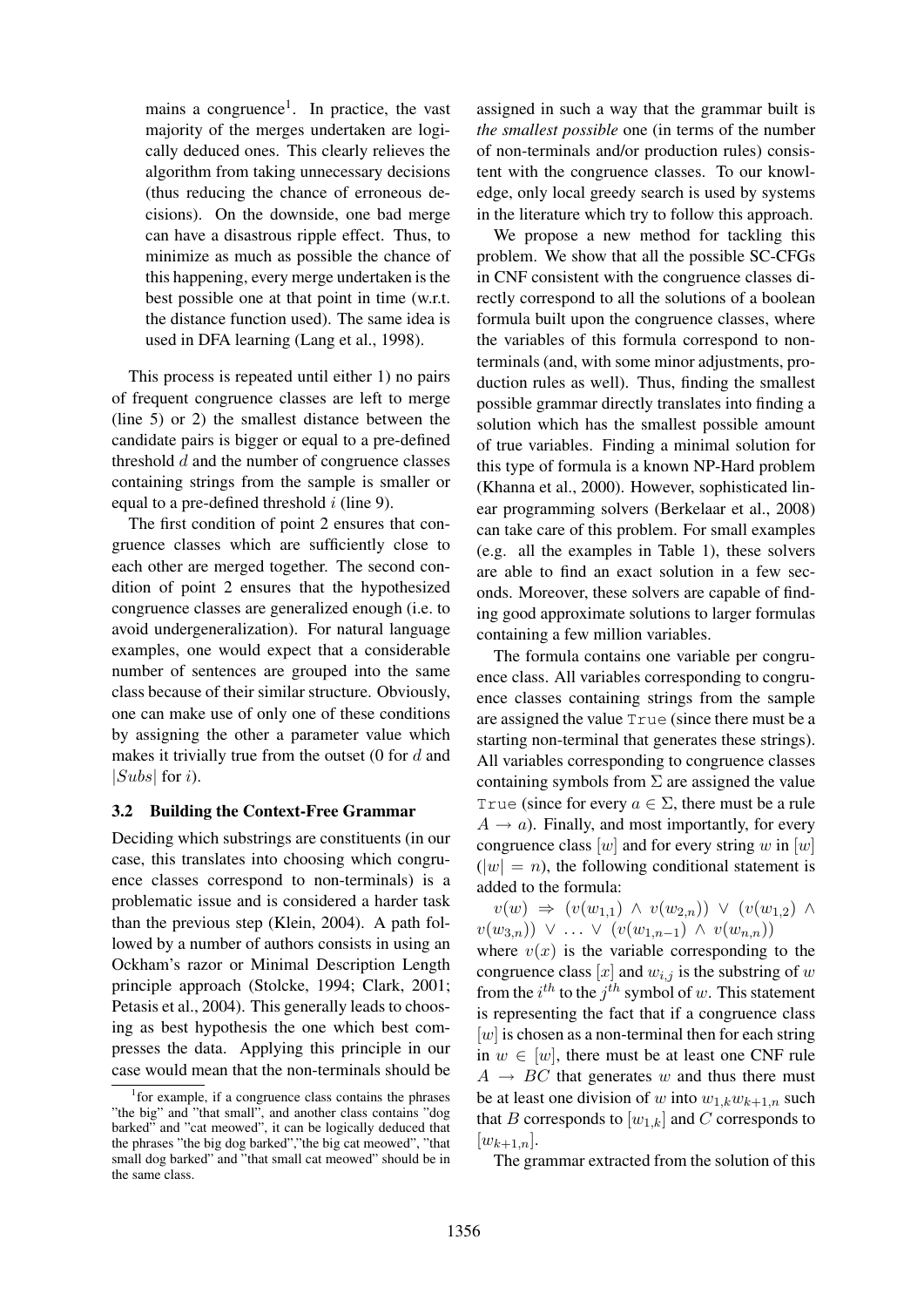formula is made up of all the possible CNF production rules built from the chosen non-terminals. The starting non-terminals are those which correspond to congruence classes that contain at least one string from the sample.

The following is a run of the whole process on a simple example:

### **Sample**  $\{ab, aabb, aaabb\}$

### Congruence Classes

 $1 : [a], 2 : [b], 3 : [ab, aabb, aaabbb], 4 : [aa],$ 5 : [bb], 6 : [aab, aaabb], 7 : [abb, aabbb],  $8: [aaa], 9: [bbb], 10: [aaa], 11: [abbb]$ 

#### Boolean Formula

There is one conditional statement per substring. For example,  $X_6 \Rightarrow (X_1 \wedge X_3) \vee (X_4 \wedge X_5)$  $X_2$ ) represents the two possible ways *aab* in congruence class 6 can be split  $(a|ab, aa|b)$ .

Variables  $X_1, X_2$  and  $X_3$  are true.  $X_3 \Rightarrow (X_1 \wedge X_2)$  $X_3 \Rightarrow (X_1 \wedge X_7) \vee (X_4 \wedge X_5) \vee (X_6 \wedge X_2)$  $X_3 \Rightarrow (X_1 \wedge X_7) \vee (X_4 \wedge X_{11}) \vee (X_8 \wedge X_9) \vee$  $(X_{10} \wedge X_5) \vee (X_6 \wedge X_2)$  $X_4 \Rightarrow (X_1 \wedge X_1)$  $X_5 \Rightarrow (X_2 \wedge X_2)$  $X_6 \Rightarrow (X_1 \wedge X_3) \vee (X_4 \wedge X_2)$  $X_6 \Rightarrow (X_1 \wedge X_3) \vee (X_4 \wedge X_7) \vee (X_8 \wedge X_5) \vee$  $(X_{10} \wedge X_2)$  $X_7 \Rightarrow (X_1 \wedge X_5) \vee (X_3 \wedge X_2)$  $X_7 \Rightarrow (X_1 \wedge X_{11}) \vee (X_4 \wedge X_9) \vee (X_6 \wedge X_5) \vee$  $(X_3 \wedge X_2)$  $X_8 \Rightarrow (X_1 \land X_4) \lor (X_4 \land X_1)$  $X_9 \Rightarrow (X_2 \wedge X_5) \vee (X_5 \wedge X_2)$  $X_{10} \Rightarrow (X_1 \wedge X_6) \vee (X_4 \wedge X_3) \vee (X_8 \wedge X_2)$  $X_{11} \Rightarrow (X_1 \wedge X_9) \vee (X_3 \wedge X_5) \vee (X_7 \wedge X_2)$ 

### Solution

Running the solver on this formula will return the following true variables that make up a minimal solution:  $X_1$ ,  $X_2$ ,  $X_3$  and  $X_7$ .

### Grammar

For every statement  $x \Rightarrow ... \vee (y \wedge z) \vee ...$ where  $x, y$  and  $z$  are true, a production rule  $x \rightarrow yz$  is added. So, the following grammar is built:

 $X_3$  is the starting non-terminal  $X_3 \to X_1 X_7 \mid X_1 X_2 \quad X_7 \to X_3 X_2$  $X_1 \rightarrow a \quad X_2 \rightarrow b$ 

### 3.3 Analysis

In the first phase of the algorithm, we are grouping all the substrings of the sample  $S$  according to the congruence relation  $\cong_{(L,\phi)}$ , where  $(L,\phi)$  is the target stochastic language (for natural language, this is the language model). To do so, we are assuming that S was i.i.d. generated from  $(L, \phi)$ . In the second phase, we are representing the space of all CFGs consistent with the classes obtained in phase one as different solutions to a boolean formula. Here we introduce our bias in favour of smaller grammars by finding a minimal solution to the formula. In the last phase, probabilities are assigned to the grammar obtained in phase two using the standard MLE algorithm for PCFGs.

Unlike many other systems, in our case the hypothesis space of grammars is well-defined. This allows us to analyse our algorithm in a theoretical framework and obtain theoretical learnability results. Moreover, this gives us an idea on the types of syntactical features our system is capable of learning.

Assuming our algorithm always takes correct merge decisions, the sample required for identification needs only to be structurally complete w.r.t. the target grammar (i.e. every production rules is used at least once in the generation of the sample). This means that, in theory, our algorithm can work with very small samples (polynomial size w.r.t. the number of rules in the target grammar).

Some approaches in the literature assume that whenever a particular substring is a constituent in some sentence, then it is automatically a constituent in all other sentences (whenever it does not overlap with previously chosen constituents) (van Zaanen, 2001; Clark, 2001; Adriaans et al., 2000). In reality, this is clearly not the case. A simple experiment on the WSJ10 corpus reveals that only 16 of the most frequent 1009 POS sequences (occurring 10 or more times in the sample) which are at least once constituents, are in fact always constituents. This assumption does not hold for ambiguous grammars in our class.

The approach we take to solve the smallest grammar problem can be extended to other classes of grammars. A similar formula can be built for grammars whose non-terminals have a one-to-one correspondence with congruence classes containing features of their language (Clark, 2010b).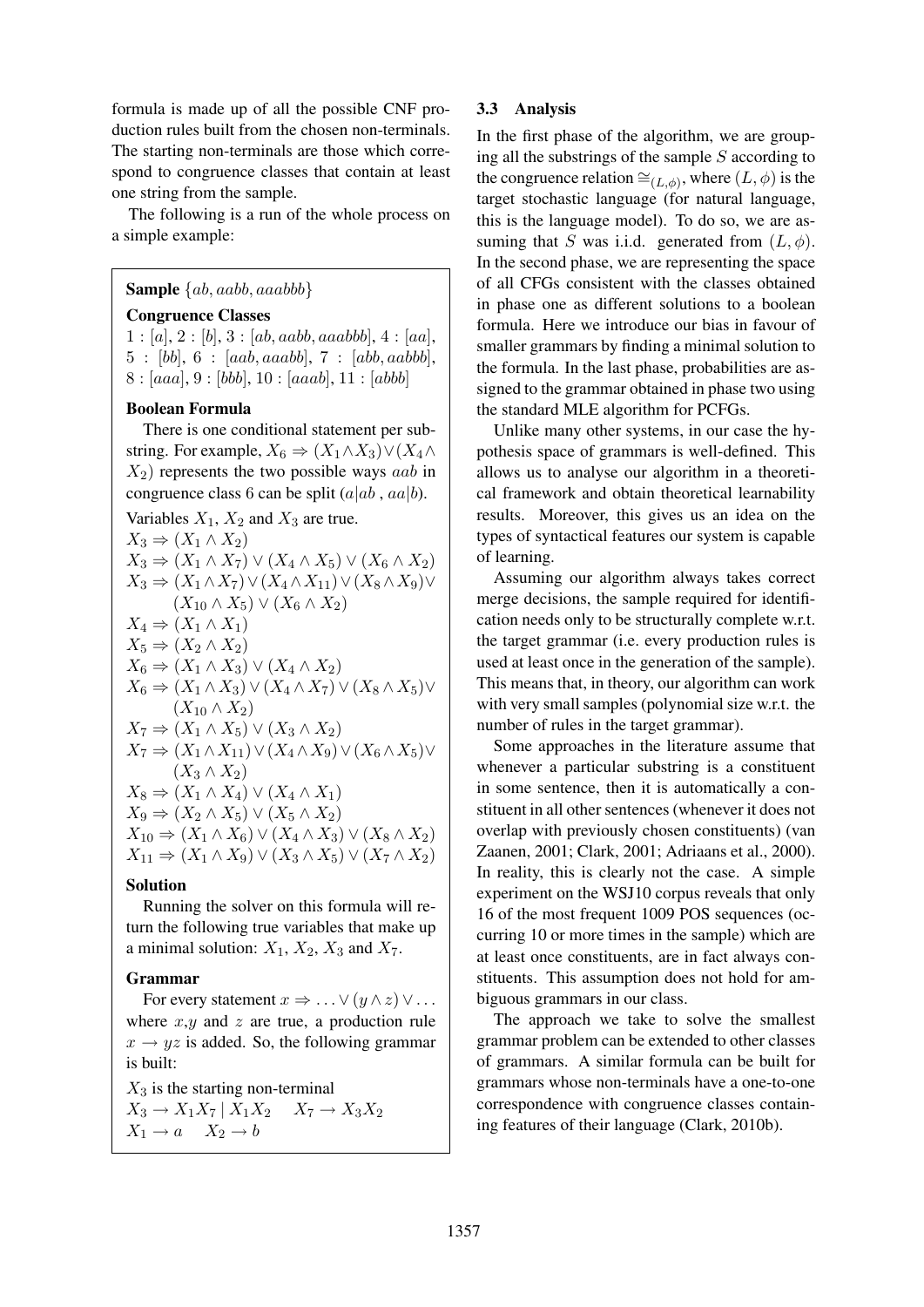### 4 Experiments and Discussion

### 4.1 Experiments on Artificial Data

We tested our system on 11 typical context-free languages and 9 artificial natural language grammars taken from 4 different sources (Stolcke, 1994; Langley and Stromsten, 2000; Adriaans et al., 2000; Solan et al., 2005). The 11 CFLs include 7 described by unambiguous grammars:

UC1:  $a^n b^n$  UC2:  $a^n b^n c^m d^m$  UC3:  $a^n b^m$   $n \ge m$ UC4:  $a^p b^q$ ,  $p \neq q$  UC5: Palindromes over alphabet  $\{a, b\}$  with a central marker UC6: Palindromes over alphabet  $\{a, b\}$  without a central marker **UC7**: Lukasiewicz language  $(S \rightarrow aSS|b)$ 

and 4 described by ambiguous grammars:

 $AC1:|w|_a = |w|_b$   $AC2: 2|w|_a = |w|_b$   $AC3: Dyck$ language AC4: Regular expressions.

The 9 artificial natural language grammars are:

NL1: Grammar 'a', Table 2 in (Langley and Stromsten, 2000) NL2: Grammar 'b', Table 2 in (Langley and Stromsten, 2000) NL3: Lexical categories and constituency, pg 96 in (Stolcke, 1994) NL4: Recursive embedding of constituents, pg 97 in (Stolcke, 1994) NL5: Agreement, pg 98 in (Stolcke, 1994) NL6: Singular/plural NPs and number agreement, pg 99 in (Stolcke, 1994) NL7: Experiment 3.1 grammar in (Adriaans et al., 2000) NL8:Grammar in Table 10 (Adriaans et al., 2000) NL9: TA1 grammar in (Solan et al., 2005).

The quality of the learned model depends on its capacity to predict the correct structure (parse trees) on the one hand and to predict the correct sentence probabilities on the other (i.e. assigns a probability distribution close to the target one). To evaluate parse trees, we follow suggestions given by van Zaanen and Geertzen (2008) and use micro-precision and micro-recall over all the nontrivial brackets. We take the harmonic mean of these two values to obtain the Unlabelled brackets  $F_1$  score (UF<sub>1</sub>). The learned distribution can be evaluated using perplexity (when the target distribution is not known) or some similarity metric between distributions (when the target distribution is known). In our case, the target distribution is

| Ex.             | $ \Sigma $     | $\left  N \right $ | $\left\vert P\right\vert$ |
|-----------------|----------------|--------------------|---------------------------|
| UC1             | $\overline{2}$ | 3                  | 4                         |
| UC <sub>2</sub> | $\overline{4}$ | 7                  | 9                         |
| UC3             | $\overline{2}$ | 3                  | 5                         |
| UC4             | $\overline{2}$ | 5                  | 9                         |
| UC <sub>5</sub> | $\overline{2}$ | 3                  | 5                         |
| UC <sub>6</sub> | $\overline{2}$ | 3                  | 8                         |
| UC7             | $\overline{c}$ | $\overline{2}$     | 3                         |
| AC1             | $\overline{c}$ | $\overline{4}$     | 9                         |
| AC2             | $\overline{2}$ | 5                  | 11                        |
| AC3             | $\overline{c}$ | 3                  | 5                         |
| AC4             | $\overline{7}$ | 8                  | 13                        |
| NL1             | 9              | 8                  | 15                        |
| NL2             | 8              | 8                  | 13                        |
| NL3             | 12             | 10                 | 18                        |
| NL <sub>4</sub> | 13             | 11                 | 22                        |
| NL5             | 16             | 12                 | 23                        |
| NL <sub>6</sub> | 19             | 17                 | 32                        |
| NL7             | 12             | 3                  | 9                         |
| NL <sub>8</sub> | 30             | 10                 | 35                        |
| NL9             | 50             | 45                 | 81                        |

Table 1: Size of the alphabet, number of nonterminals and productions rules of the grammars.

|                 |      | <b>Relative Entropy</b> |              | $UF_1$        |       |
|-----------------|------|-------------------------|--------------|---------------|-------|
| Ex.             | S    | <b>COMINO</b>           | <b>ADIOS</b> | <b>COMINO</b> | ABL   |
| UC1             | 10   | 0.029                   | 1.876        | 100           | 100   |
| UC <sub>2</sub> | 50   | 0.0                     | 1.799        | 100           | 100   |
| UC5             | 10   | 0.111                   | 7.706        | 100           | 100   |
| UC7             | 10   | 0.014                   | 1.257        | 100           | 27.86 |
| AC1             | 50   | 0.014                   | 4.526        | 52.36         | 35.51 |
| AC2             | 50   | 0.098                   | 6.139        | 46.95         | 14.25 |
| AC3             | 50   | 0.057                   | 1.934        | 99.74         | 47.48 |
| AC4             | 100  | 0.124                   | 1.727        | 83.63         | 14.58 |
| NL7             | 100  | 0.0                     | 0.124        | 100           | 100   |
| NL1             | 100  | 0.202                   | 1.646        | 24.08         | 24.38 |
| NI.2            | 200  | 0.333                   | 0.963        | 45.90         | 45.80 |
| NL3             | 100  | 0.227                   | 1.491        | 36.34         | 75.95 |
| NL5             | 100  | 0.111                   | 1.692        | 88.15         | 79.16 |
| NL <sub>6</sub> | 400  | 0.227                   | 0.138        | 36.28         | 100   |
| UC3             | 100  | 0.411                   | 0.864        | 61.13         | 100   |
| UC <sub>4</sub> | 100  | 0.872                   | 2.480        | 42.84         | 100   |
| UC6             | 100  | 1.449                   | 1.0          | 20.14         | 8.36  |
| NIA             | 500  | 1.886                   | 2.918        | 65.88         | 52.87 |
| NL <sub>8</sub> | 1000 | 1.496                   | 1.531        | 57.77         | 50.04 |
| NL <sub>9</sub> | 800  | 1.701                   | 1.227        | 12.49         | 28.53 |

Table 2: Relative Entropy and  $UF_1$  results of our system COMINO vs ADIOS and ABL respectively. Best results are highlighted, close results (i.e. with a difference of at most 0.1 for relative entropy and  $1\%$  for UF<sub>1</sub>) are both highlighted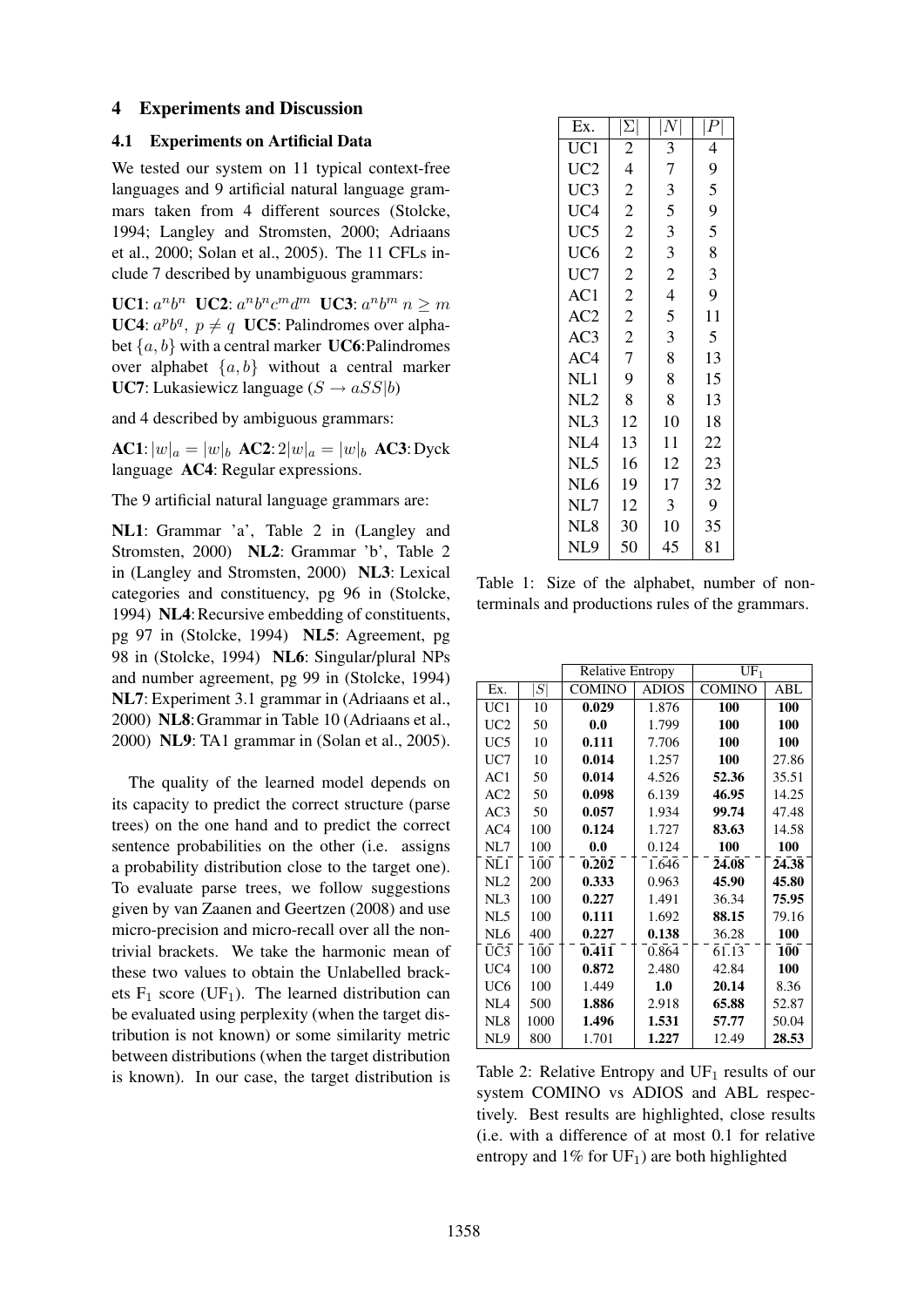known. We chose relative entropy<sup>2</sup> as a good measure of distance between distributions.

Our  $UF_1$  results over test sets of one thousand strings were compared to results obtained by ABL (van Zaanen, 2001), which is a system whose primary aim is that of finding good parse trees (rather than identifying the target language). Although ABL does not obtain state-of-the-art results on natural language corpora, it proved to be the best system (for which an implementation is readily available) for unsupervised parsing of sentences generated by artificial grammars. Results are shown in Table 1.

We calculated the relative entropy on a test set of one million strings generated from the target grammar. We compared our results with ADIOS (Solan et al., 2005), a system which obtains competitive results on language modelling (Waterfall et al., 2010) and whose primary aim is of correctly identifying the target language (rather than finding good parse trees). Results are shown in Table 1.

For the tests in the first section of Table 1 (i.e. above the first dashed line), our algorithm was capable of exactly identifying the structure of the target grammar. Notwithstanding this, the bracketing results for these tests did not always yield perfect scores. This happened whenever the target grammar was ambiguous, in which case the most probable parse trees of the target and learned grammar can be different, thus leading to incorrect bracketing. For the tests in the second section of Table 1 (i.e. between the two dashed lines), our algorithm was capable of exactly identifying the target language (but not the grammar). In all of these cases, the induced grammar was slightly smaller than the target one. For the remaining tests, our algorithm did not identify the target language. In fact, it always overgeneralised. The 3 typical CFLs UC3, UC4 and UC6 are not identified because they are not contained in our subclass of CFLs. Inspite of this, the relative entropy results obtained are still relatively good. Overall, it is fair to say that the results obtained by our system, for both language modelling and unsupervised parsing on artificial data, are competitive with the results obtained by other methods.

### 4.2 Natural Language Experiments

We also experimented on natural language corpora. For unsupervised parsing, we tested our system on the WSJ10 corpus, using POS tagged sentences as input. Due to time efficiency, we changed the algorithm for finding congruence classes. Instead of always choosing the best possible merge w.r.t. the distance function, a distance threshold is set and all congruence classes whose distance is smaller than the threshold are merged. Also, we changed the distance function from L1- Distance to Pearson's  $\chi^2$  test.

In a first experiment (vaguely similar to the one done by Luque and López  $(2010)$ ), we constructed the best possible SC-CFG consistent with the merges done in the first phase and assigned probabilities to this grammar using Inside-Outside. In other words, we ran the second phase of our system in a supervised fashion by using the treebank to decide which are the best congruence classes to choose as non-terminals. The CNF grammar we obtained from this experiment (COMINO-UBOUND) gives very good parsing results which outperform results from state-of-theart systems DMV+CCM (Klein, 2004), U-DOP (Bod, 2006a), UML-DOP (Bod, 2006b) and Incremental (Seginer, 2007) as shown in Table 2. Moreover, the results obtained are very close to the best results one can ever hope to obtain from any CNF grammar on WSJ10 (CNF-UBOUND) (Klein, 2004). However, the grammar we obtain does not generalise enough and does not describe a good language model. In a second experiment, we ran the complete COMINO system. The grammar obtained from this experiment did not give competitive parsing results.

The first experiment shows that the merge decisions taken in the first phase do not hinder the possibility of finding a very good grammar for parsing. This means that the merge decisions taken by our system are good in general. Manual analysis on some of the merges taken confirms this. This experiment also shows that there exists a nontrivial PCFG in our restrictive class of grammars that is capable of achieving very good parsing results. This is a positive sign for the question of how adequate SC-PCFGs are for modelling natural languages. However, the real test remains that of finding SC-PCFGs that generate good bracketings *and* good language models. The second experiment shows that the second phase of our al-

<sup>&</sup>lt;sup>2</sup>The relative entropy (or Kullback-Leibler divergence) between a target distribution  $D$  and a hypothesized distribution  $D'$  is defined as  $\sum$ w∈Σ<sup>∗</sup>  $ln\left(\frac{D(w)}{D'(w)}\right)$  $D(w)$ . Add-one smoothing is used to solve the problem of zero probabilities.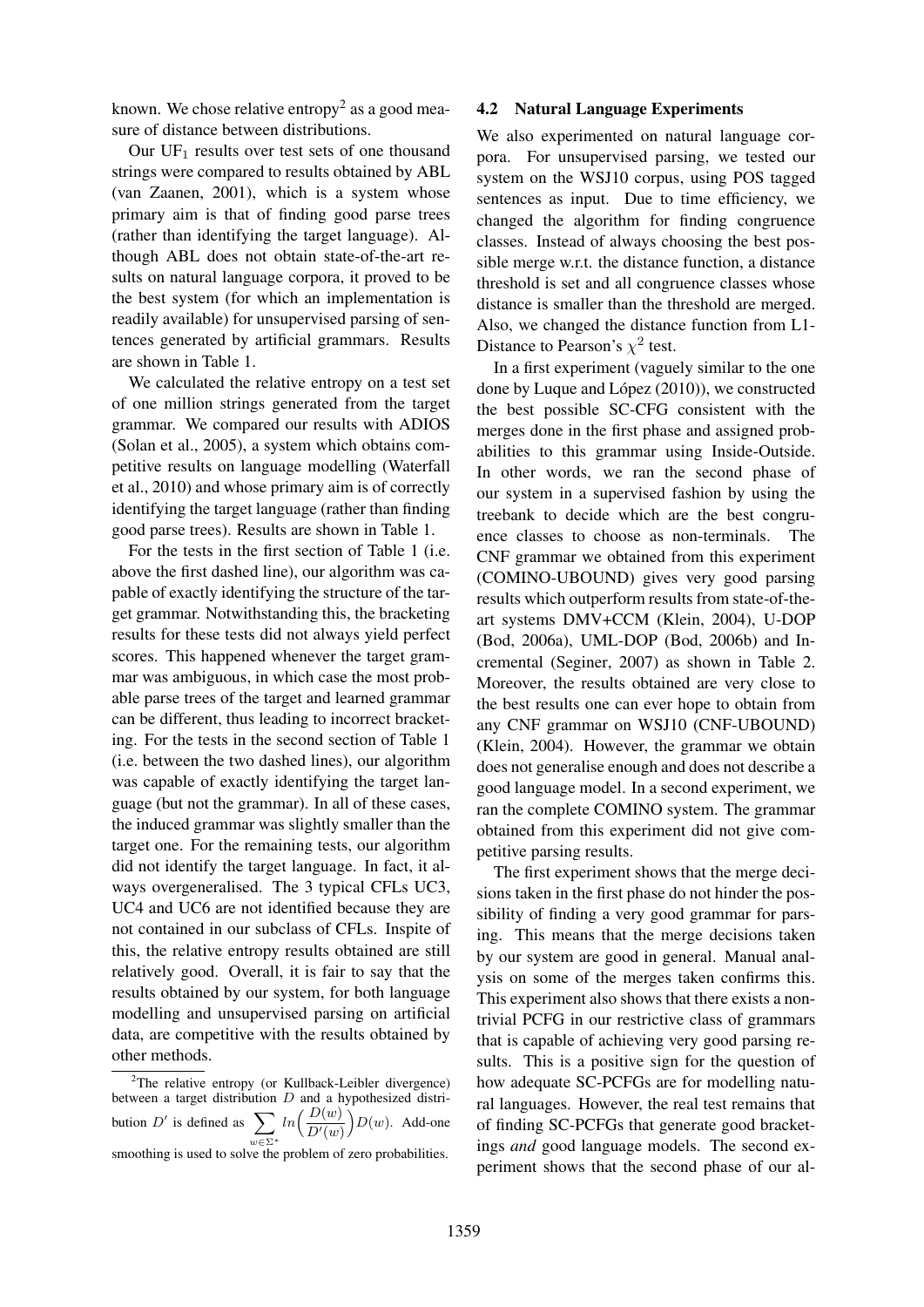| Model                | $_{\text{UP}}$ | <b>UR</b> | $UF_1$ |  |
|----------------------|----------------|-----------|--------|--|
| State-of-the-art     |                |           |        |  |
| DMV+CCM              | 69.3           | 88.0      | 77.6   |  |
| <b>U-DOP</b>         | 70.8           | 88.2      | 78.5   |  |
| UML-DOP              |                |           | 82.9   |  |
| Incremental          | 75.6           | 76.2      | 75.9   |  |
| <b>Upper bounds</b>  |                |           |        |  |
| <b>COMINO-UBOUND</b> | 75.8           | 96.9      | 85.1   |  |
| <b>CNF-UBOUND</b>    | 78.8           | 100.0     | 88.1   |  |

Table 3: Parsing results on WSJ10. Note that *Incremental* is the only system listed as state-of-theart which parses from plain text and can generate non-binary trees

gorithm is not giving good results. This means that the smallest possible grammar might not be the best grammar for parsing. Therefore, other criteria alongside the grammar size are needed when choosing a grammar consistent with the merges.

#### 4.3 Discussion and Future Work

In order to improve our system, we think that our algorithm has to take a less conservative merging strategy in the first phase. Although the merges being taken are mostly correct, our analysis shows that not enough merging is being done. The problematic case is that of taking merge decisions on (the many) infrequent long phrases. Although many logically deduced merges involve infrequent phrases and also help in increasing the frequency of some long phrases, this proved to be not enough to mitigate this problem. As for future work, we think that clustering techniques can be used to help solve this problem.

A problem faced by the system is that, in certain cases, the statistical evidence on which merge decisions are taken does not point to the intuitively expected merges. As an example, consider the two POS sequences "DT NN" and "DT JJ NN" in the WSJ corpus. Any linguist would agree that these sequences are substitutable (in fact, they have lots of local contexts in common). However, statistical evidence points otherwise, since their context distributions are not close enough. This happens because, in certain positions of a sentence, "DT NN" is far more likely to occur than "DT JJ NN" (w.r.t. the ratio of their total frequencies) and in other positions, "DT JJ NN" occurs more than expected. The following table shows the frequencies of these two POS sequences over the whole WSJ

corpus and their frequencies in contexts  $(\text{#,VBD})$ and  $(IN, \#)$  (the symbol  $\#$  represents the end or beginning of a sentence):

|            | Totals | $(\#$ , VBD) | $(\mathrm{IN},\#)$ |
|------------|--------|--------------|--------------------|
| "DT NN"    | 42.222 | 1,034        | 2,123              |
| "DT JJ NN" | 15,243 | 152          | 1,119              |
| Ratios     | 3.16   | 6.80         | 1.90               |

It is clear that the ratios do not match, thus leading to context distributions which are not close enough. Thus, this shows that basic sequences such as "DT NN" and "DT JJ NN", which linguists would group into the same concept NP, are statistically derived from different sub-concepts of NP. Our algorithm is finding these sub-concepts, but it is being evaluated on concepts (such as NP) found in the treebank (created by linguists).

From the experiments we did on artificial natural language grammars, it resulted that the target grammar was always slightly bigger than the learned grammar. Although in these cases we still managed to identify the target language or have a good relative entropy result, the bracketing results were in general not good. This and our second experiment on the WSJ10 corpus show that the smallest possible grammar might not be the best grammar for bracketing. To not rely solely on finding the smallest grammar, a bias can be added in favour of congruence classes which, according to constituency tests (like the Mutual Information criterion in Clark (2001)), are more likely to contain substrings that are constituents. This can be done by giving different weights to the congruence class variables in the formula and finding the solution with the smallest sum of weights of its true variables.

The use of POS tags as input can also have its problems. Although we solve the lexical sparsity problem with POS tags, at the same time we lose a lot of information. In certain cases, one POS sequence can include raw phrases which ideally are not grouped into the same congruence class. To mitigate this problem, we can use POS tags only for rare words and subdivide or ignore POS tags for frequent words such as determinants and prepositions. This will reduce the number of raw phrases represented by POS sequences whilst keeping lexical sparsity low.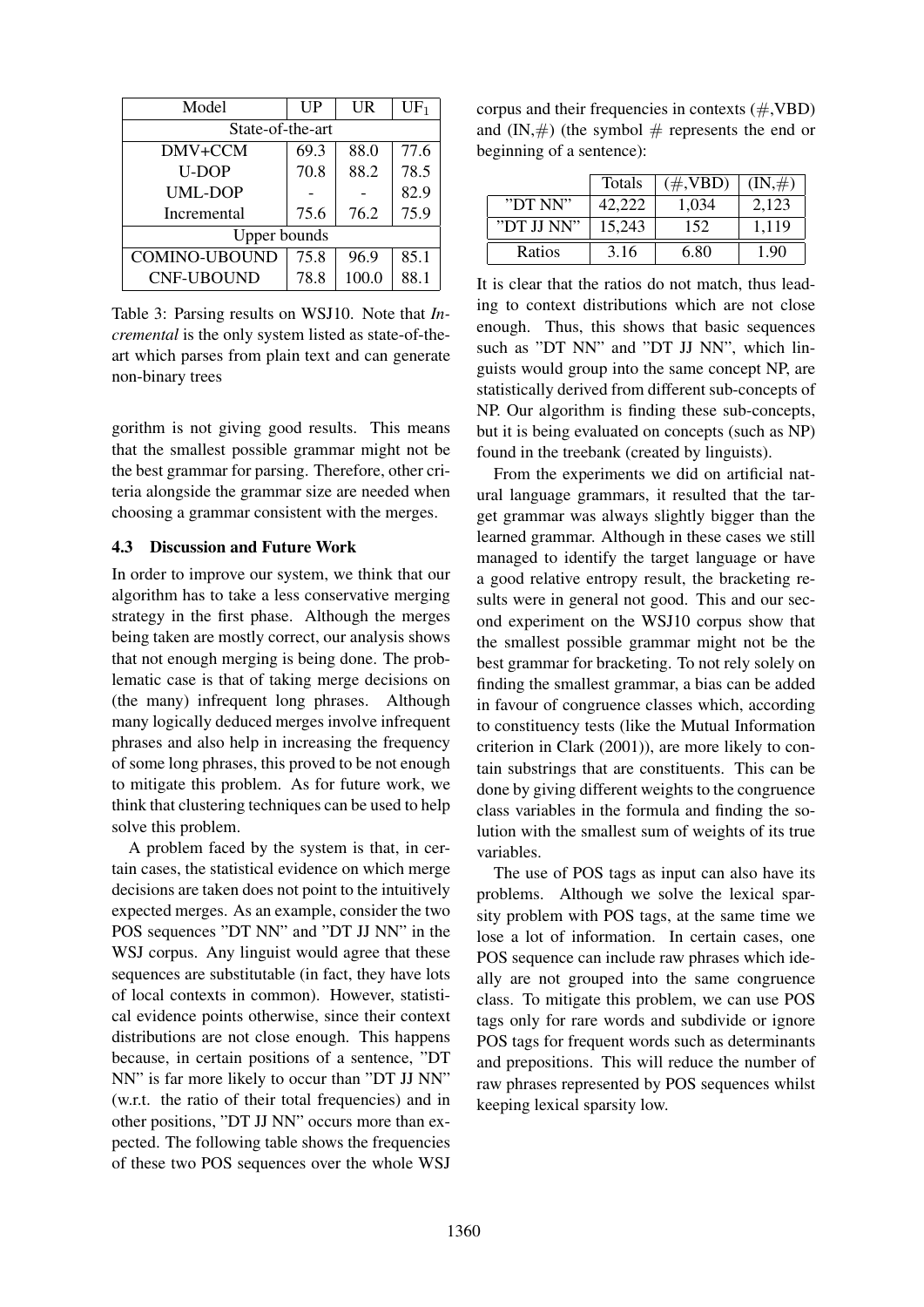## 5 Conclusion

We defined a new class of PCFGs that adequately models natural language syntax. We described a learning algorithm for this class which scales well to large examples and is even capable of learning from small samples. The grammars induced by this algorithm are compact and perform well on unsupervised parsing and language modelling of typical CFLs and artificial natural language grammars.

## Acknowledgements

The authors acknowledge partial support by the Région des Pays de la Loire.

# **References**

- Pieter W. Adriaans, Marten Trautwein, and Marco Vervoort. Towards High Speed Grammar Induction on Large Text Corpora. In Václav Hlavác, Keith G. Jeffery, and Jirí Wiedermann, editors, *SOFSEM*, volume 1963 of *Lecture Notes in Computer Science*, pages 173–186. Springer, 2000.
- Michel Berkelaar et al. lpSolve: Interface to Lp solve v. 5.5 to solve linear/integer programs. *R package version*, 5(4), 2008.
- Luc Boasson and Géraud Sénizergues. NTS Languages Are Deterministic and Congruential. *J. Comput. Syst. Sci.*, 31(3):332–342, 1985.
- Rens Bod. Unsupervised Parsing with U-DOP. In *Proceedings of the Tenth Conference on Computational Natural Language Learning*, CoNLL-X '06, pages 85–92, Stroudsburg, PA, USA, 2006a. Association for Computational Linguistics.
- Rens Bod. An All-Subtrees Approach to Unsupervised Parsing. In *Proceedings of the 21st International Conference on Computational Linguistics and the 44th annual meeting of the Association for Computational Linguistics*, pages 865–872. Association for Computational Linguistics, 2006b.
- Alexander Clark. *Unsupervised Language Acquisition: Theory and Practice*. PhD thesis, University of Sussex, 2001.
- Alexander Clark. Distributional Learning of Some Context-Free Languages with a Minimally Adequate Teacher. In Sempere and García (2010), pages 24–37.
- Alexander Clark. Towards General Algorithms for Grammatical Inference. In Marcus Hutter, Frank Stephan, Vladimir Vovk, and Thomas Zeugmann, editors, *ALT*, volume 6331 of *Lecture Notes in Computer Science*, pages 11–30. Springer, 2010b.
- Alexander Clark and Rémi Eyraud. Polynomial Identification in the Limit of Substitutable Context-free Languages. *Journal of Machine Learning Research*, 8:1725–1745, 2007.
- Alexander Clark and Shalom Lappin. Unsupervised Learning and Grammar Induction. In Alexander Clark, Chris Fox, and Shalom Lappin, editors, *The Handbook of Computational Linguistics and Natural Language Processing*, pages 197–220. Wiley-Blackwell, 2010.
- Alexander Clark, François Coste, and Laurent Miclet, editors. *Grammatical Inference: Algorithms and Applications, 9th International Colloquium, ICGI 2008, Saint-Malo, France, September 22-24, 2008, Proceedings*, volume 5278 of *Lecture Notes in Computer Science*, 2008. Springer.
- Colin de la Higuera. Characteristic Sets for Polynomial Grammatical Inference. *Machine Learning*, 27(2):125–138, 1997.
- Colin de la Higuera. *Grammatical Inference: Learning Automata and Grammars*. 2010.
- E. Mark Gold. Language Identification in the Limit. *Information and Control*, 10(5):447– 474, 1967.
- James Jay Horning. *A Study of Grammatical Inference*. PhD thesis, 1969.
- Mark Johnson, Thomas L. Griffiths, and Sharon Goldwater. Bayesian Inference for PCFGs via Markov Chain Monte Carlo. In Candace L. Sidner, Tanja Schultz, Matthew Stone, and ChengXiang Zhai, editors, *HLT-NAACL*, pages 139–146. The Association for Computational Linguistics, 2007.
- Daniel Jurafsky and James H. Martin. *Speech and Language Processing (2nd Edition) (Prentice Hall Series in Artificial Intelligence)*. Prentice Hall, 2 edition, 2008.
- Sanjeev Khanna, Madhu Sudan, Luca Trevisan, and David P. Williamson. The Approximability of Constraint Satisfaction Problems. *SIAM J. Comput.*, 30(6):1863–1920, 2000.